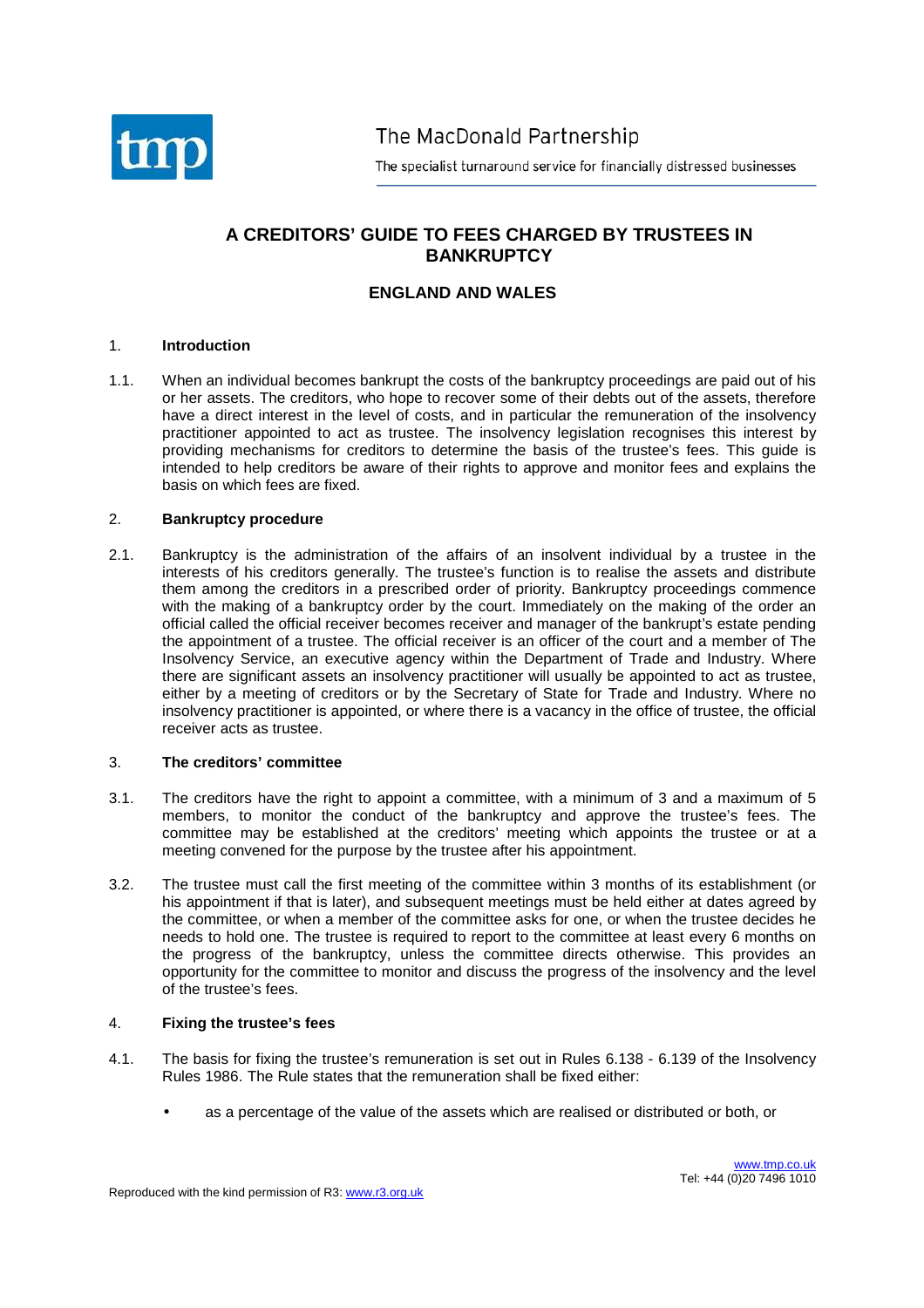

• by reference to the time properly given by the trustee and his staff in attending to matters arising in the bankruptcy.

It is for the committee (if there is one) to determine on which of these bases the remuneration is to be fixed, and if it is to be fixed as a percentage, to fix the percentage to be applied. Rule 6.138 says that in arriving at its decision the committee shall have regard to:

- the complexity (or otherwise) of the case;
- any responsibility of an exceptional kind or degree which falls on the trustee in connection with the bankruptcy;
- the effectiveness with which the trustee appears to be carrying out, or to have carried out, his duties;
- the value and nature of the assets which the trustee has to deal with.
- 4.2. If there is no committee, or the committee does not make the requisite determination, the trustee's remuneration may be fixed by a resolution of a meeting of creditors. The creditors must take account of the same matters as the committee would. A resolution specifying the basis on which the trustee is to be remunerated may be taken at the meeting which appoints the trustee. If the remuneration is not fixed in any of these ways, it will be in accordance with a scale set out in the Rules.

# 5. **What information should be provided by the trustee?**

#### 5.1. **When seeking fee approval**

- 5.1.1. When seeking agreement to his fees the trustee should provide sufficient supporting information to enable the committee or the creditors to form a judgement as to whether the proposed fee is reasonable having regard to all the circumstances of the case. The nature and extent of the supporting information which should be provided will depend on:
	- the nature of the approval being sought;
	- the stage during the administration of the case at which it is being sought; and
	- the size and complexity of the case.
- 5.1.2. Where, at any creditors' or committee meeting, the trustee seeks agreement to the terms on which he is to be remunerated, he should provide the meeting with details of the charge-out rates of all grades of staff, including principals, which are likely to be involved on the case.
- 5.1.3. Where the trustee seeks agreement to his fees during the course of the bankruptcy, he should always provide an up to date receipts and payments account. Where the proposed fee is based on time costs the trustee should disclose to the committee or the creditors the time spent and the charge-out value in the particular case, together with, where appropriate, such additional information as may reasonably be required having regard to the size and complexity of the case. The additional information should comprise a sufficient explanation of what the trustee has achieved and how it was achieved to enable the value of the exercise to be assessed (whilst recognising that the trustee must fulfil certain statutory obligations that might be seen to bring no added value for creditors) and to establish that the time has been properly spent on the case. That assessment will need to be made having regard to the time spent and the rates at which that time was charged, bearing in mind the factors set out in paragraph 4.1 above. To enable this assessment to be carried out it may be necessary for the trustee to provide an analysis of the time spent on the case by type of activity and grade of staff. The degree of detail will depend on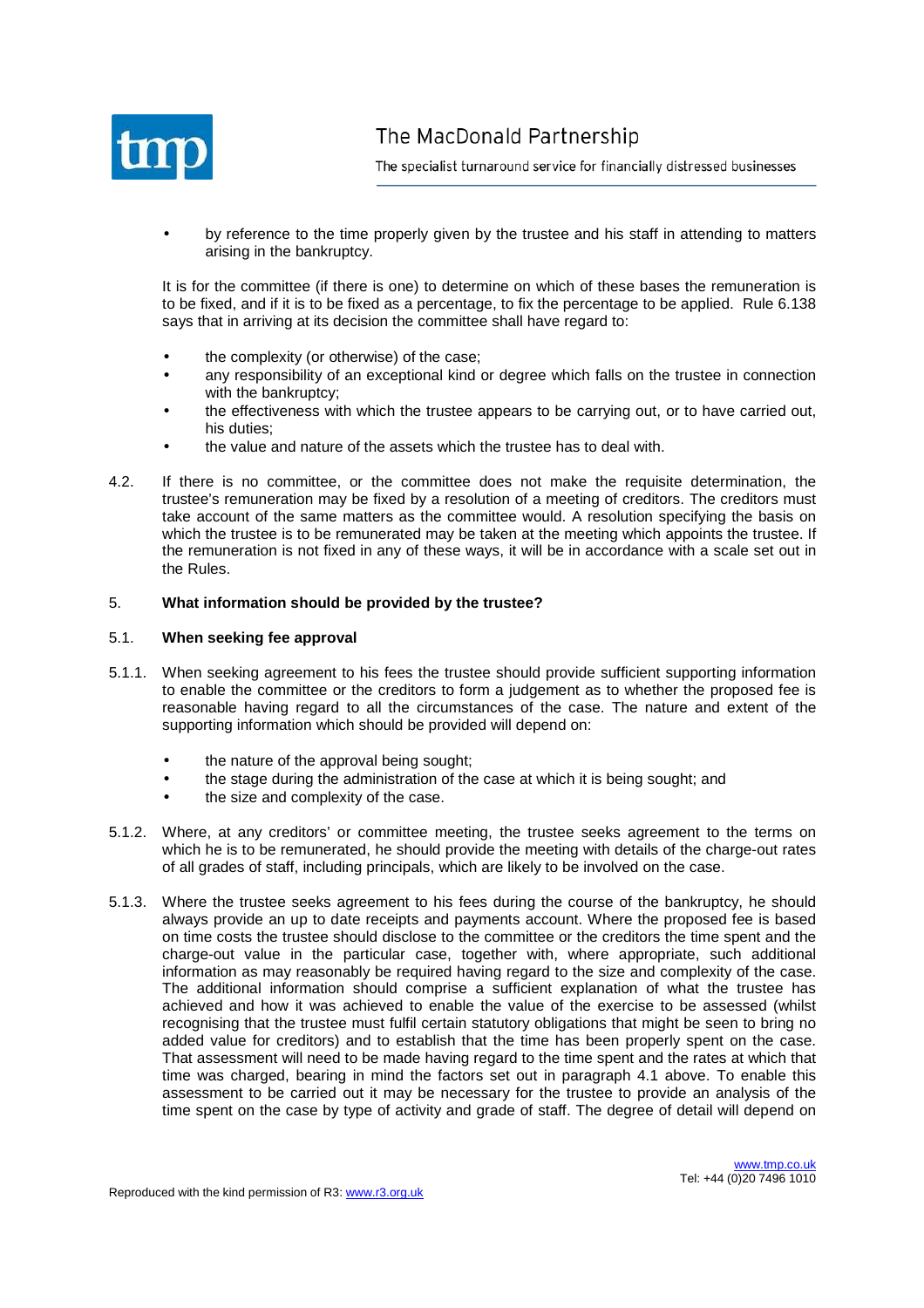

the circumstances of the case, but it will be helpful to be aware of the professional guidance which has been given to insolvency practitioners on this subject. The guidance suggests the following areas of activity as a basis for the analysis of time spent:

- Administration and planning
- **Investigations**
- Realisation of assets
- **Trading**
- **Creditors**
- Any other case-specific matters

The following categories are suggested as a basis for analysis by grade of staff:

- **Partner**
- **Manager**
- Other senior professionals
- Assistants and support staff

The explanation of what has been done can be expected to include an outline of the nature of the assignment and the trustee's own initial assessment, including the anticipated return to creditors. To the extent applicable it should also explain:

- Any significant aspects of the case, particularly those that affect the amount of time spent.
- The reasons for subsequent changes in strategy.
- Any comments on any figures in the summary of time spent accompanying the request the trustee wishes to make.
- The steps taken to establish the views of creditors, particularly in relation to agreeing the strategy for the assignment, budgeting, time recording, fee drawing or fee agreement.
- Any existing agreement about fees.
- Details of how other professionals, including subcontractors, were chosen, how they were contracted to be paid, and what steps have been taken to review their fees.

It should be borne in mind that the degree of analysis and form of presentation should be proportionate to the size and complexity of the case. In smaller cases not all categories of activity will always be relevant, whilst further analysis may be necessary in larger cases.

5.1.4. Where the fee is charged on a percentage basis the trustee should provide details of any work which has been or is intended to be sub-contracted out which would normally be undertaken directly by a trustee or his staff.

#### 5.2. **After fee approval**

Where a resolution fixing the basis of fees is passed at any creditors' meeting held before he has substantially completed his functions, the trustee should notify the creditors of the details of the resolution. When subsequently reporting to creditors on the progress of the bankruptcy, or submitting his final report, he should specify the amount of remuneration he has drawn in accordance with the resolution. Where the fee is based on time costs he also should provide details of the time spent and charge-out value to date and any material changes in the rates charged for the various grades since the resolution was first passed. He should also provide such additional information as may be required in accordance with the principles set out in paragraph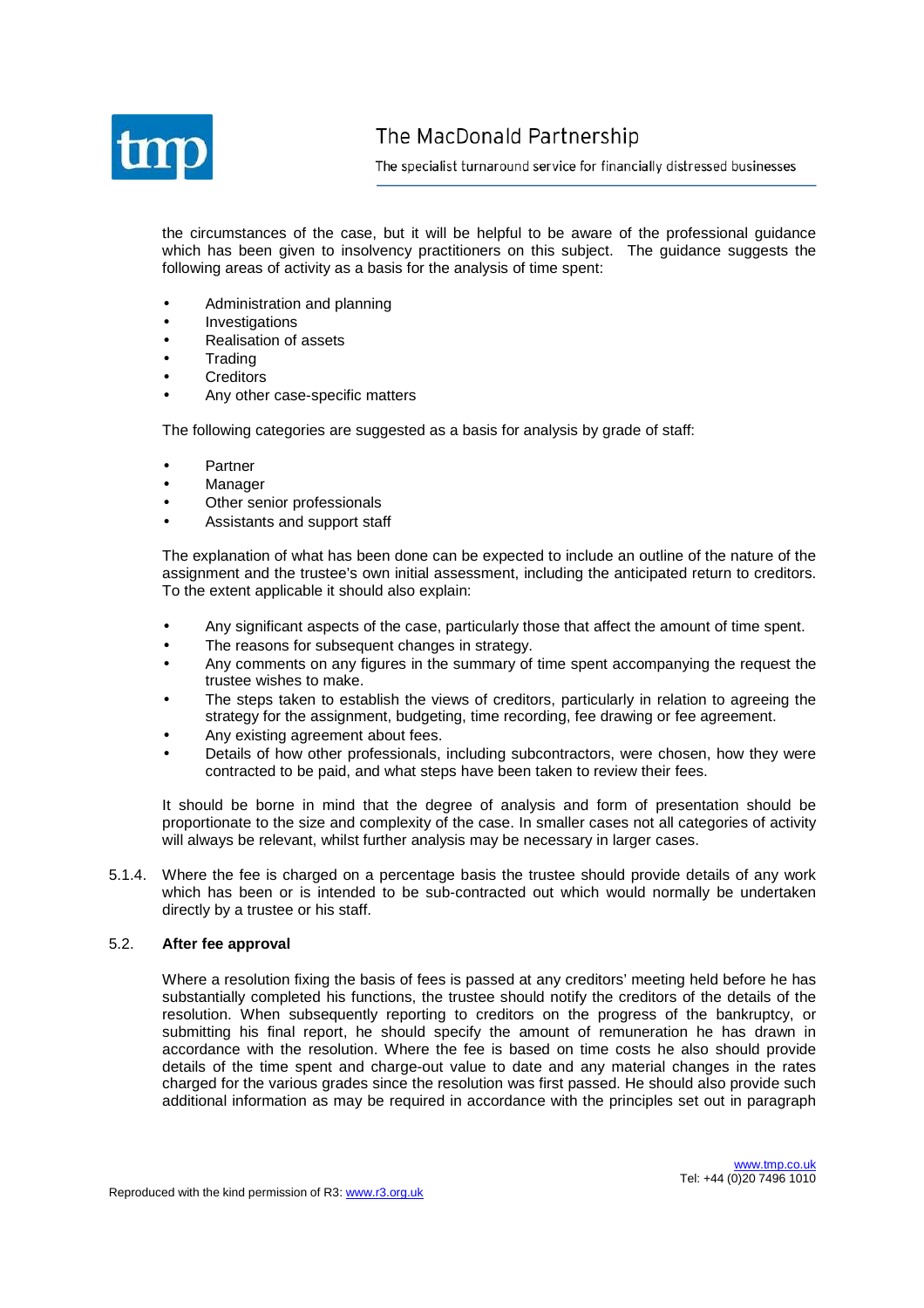

5.1.3. Where the fee is charged on a percentage basis the trustee should provide the details set out in paragraph 5.1.4 above regarding work which has been sub-contracted out.

#### 5.3. **Expenses and disbursements**

There is no statutory requirement for the committee or the creditors to approve the drawing of expenses or disbursements. However, professional guidance issued to insolvency practitioners requires that, where the trustee proposes to recover costs which, whilst being in the nature of expenses or disbursements, may include an element of shared or allocated costs (such as room hire, document storage or communication facilities provided by the trustee's own firm), they must be disclosed and be authorised by those responsible for approving his remuneration. Such expenses must be directly incurred on the case and subject to a reasonable method of calculation and allocation.

### 5.4. **Realisations for secured creditors**

Where the trustee realises an asset on behalf of a secured creditor and receives remuneration out of the proceeds (see paragraph 8.1 below), he should disclose the amount of that remuneration to the committee (if there is one), to any meeting of creditors convened for the purpose of determining his fees, and in any reports he sends to creditors.

# 5.5. **Reporting – general**

It should be borne in mind that there is no statutory requirement for the trustee to report to creditors until the conclusion of the assignment. In most such cases, therefore, creditors will receive no information during the course of the bankruptcy unless they specifically request it.

#### 6. **What if a creditor is dissatisfied?**

- 6.1. Except in cases where there is a committee it is the creditors as a body who have authority to approve the trustee's fees. To enable them to carry out this function they may require the trustee to call a creditors' meeting. In order to do this at least ten per cent in value of the creditors must concur with the request, which must be made to the trustee in writing.
- 6.2. If a creditor believes that the trustee's remuneration is too high he may, if at least 25 per cent in value of the creditors (including himself) agree, apply to the court for an order that it be reduced. If the court does not dismiss the application (which it may if it considers that insufficient cause is shown) the applicant must give the trustee a copy of the application and supporting evidence at least 14 days before the hearing. Unless the court orders otherwise, the costs must be paid by the applicant and not out of the bankrupt's assets.

#### 7. **What if the trustee is dissatisfied?**

7.1. If the trustee considers that the remuneration fixed by the committee is insufficient he may request that it be increased by resolution of the creditors. If he considers that the remuneration fixed by the committee or the creditors or in accordance with the statutory scale is insufficient, he may apply to the court for it to be increased. If he decides to apply to the court he must give at least 14 days' notice to the members of the committee and the committee may nominate one or more of its members to appear or be represented at the court hearing. If there is no committee, the trustee's notice of his application must be sent to such of the creditors as the court may direct, and they may nominate one or more of their number to appear or be represented. The court may order the costs to be paid out of the assets.